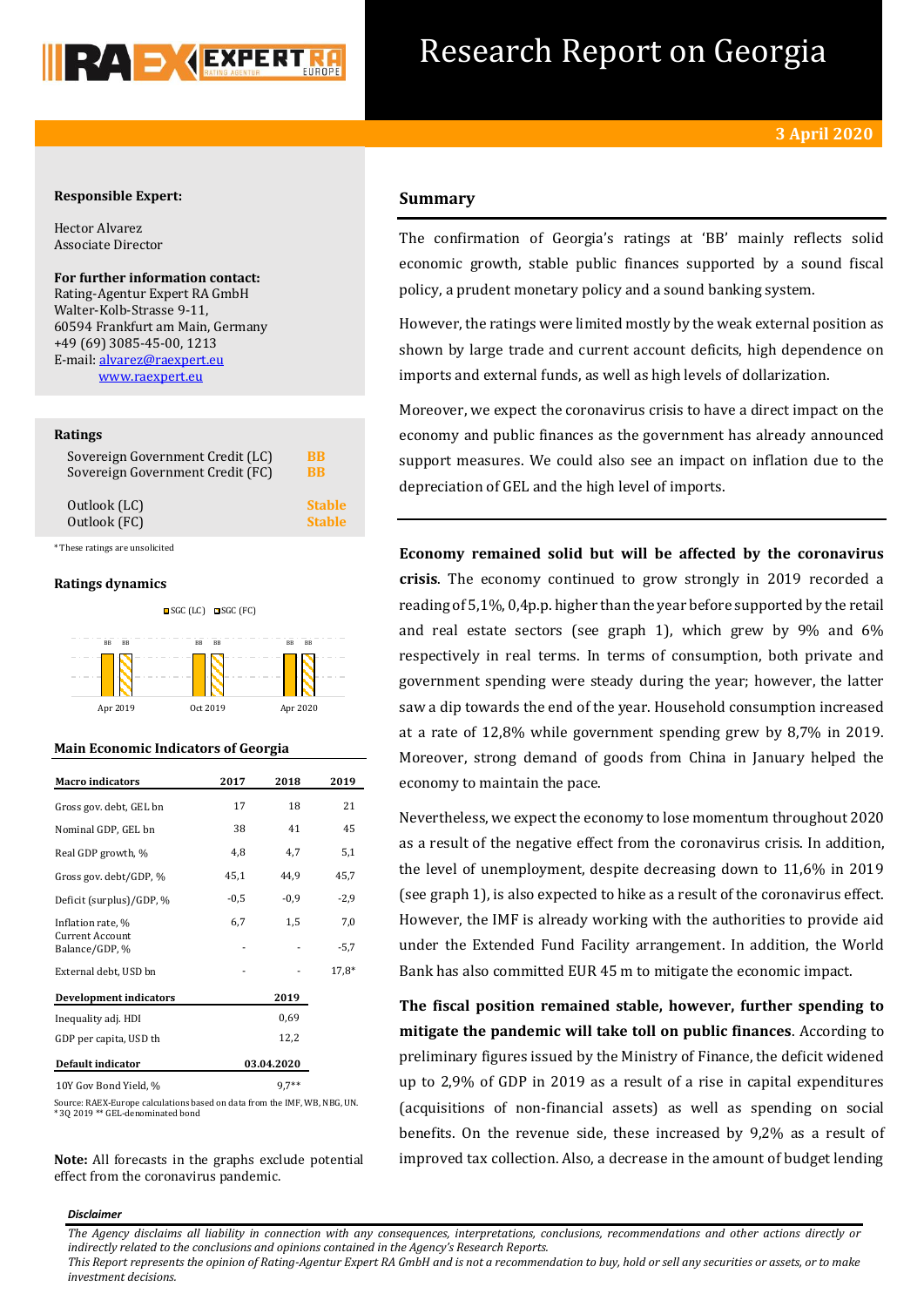# RAD JARERT

### **Graph 1:** Macroeconomic indicators, %



Source: RAEX-Europe calculations based on data from the IMF, Geostat and NBG

**Graph 2:** Fiscal budget dynamics, % of GDP



Source: RAEX-Europe calculations based on data from the IMF and Ministry of Finance of Georgia



### **Graph 3:** International reserves and FX rate

resulting in an augmented fiscal balance of around 3,1% narrowing the gap from the official deficit (see graph 2).

Despite the fiscal discipline shown by the government and having complied with the IMF's objectives, we anticipate public finances to deteriorate in 2020 as a result of government efforts to curve the effects of the coronavirus crisis in the Georgian economy. In fact, the authorities already announced that they will spend around GEL 2 bn, or about 4% of GDP, to support the economy. The government will also introduce measures to postpone taxes and increase VAT refunds to companies engaged in tourism-related activities.

**Monetary policy remains tight**. The monetary policy from the National Bank of Georgia (NBG) remains sound and effective. However, as a result of one-off effects caused by increases in food, alcohol and tobacco prices, the inflation rate increased substantially and stood at 7% in 2019, 4p.p. above the NBG target of 3%. In order to bring inflation to targeted levels, the NBG has continued to tighten the policy. Back in December 2019, the reference rate was increased by 50b.p. up to 9%. Despite the regulator having stated that the policy will remain tight in spite of the coronavirus effect of the economy, we believe this could rapidly change depending on the course the economy takes as a result of the negative impact.

Despite the NBG's plan to pile up on international reserves to build up buffers, it is now using these to stave off the rapid GEL depreciation resulting from the fall out of the coronavirus pandemic. The NBG has already intervened in the currency market this year, which supported the GEL and halted a continued depreciation since 25 March 2019, and we expect it to continue to do so in case the GEL is further pressure by the current situation. As of the end of February 2020, international reserves stood at USD 3,4 bn, showing a gradual decline over the last two months (see graph 3). However, short-term debt continues to be well covered by the level of reserves which are equivalent to 5x the amount of the obligations. On the other hand, reserves represent about 3 months of imports standing at acceptable levels.

**Government debt levels remain stable**. Government debt increased slightly in 2019 but remains at acceptable levels. As of the end of 2019, gross government debt as a percentage of GDP and budget revenues stood at 45,7% and 163,3% respectively (see graph 4). Even though we expect debt to remain stable as the government's plan to achieve debt sustainability, the potential high level of financial relief needed to inject to the economy to curve the coronavirus pandemic effect may cause debt to hike further.

### *Disclaimer*

*The Agency disclaims all liability in connection with any consequences, interpretations, conclusions, recommendations and other actions directly or indirectly related to the conclusions and opinions contained in the Agency's Research Reports.*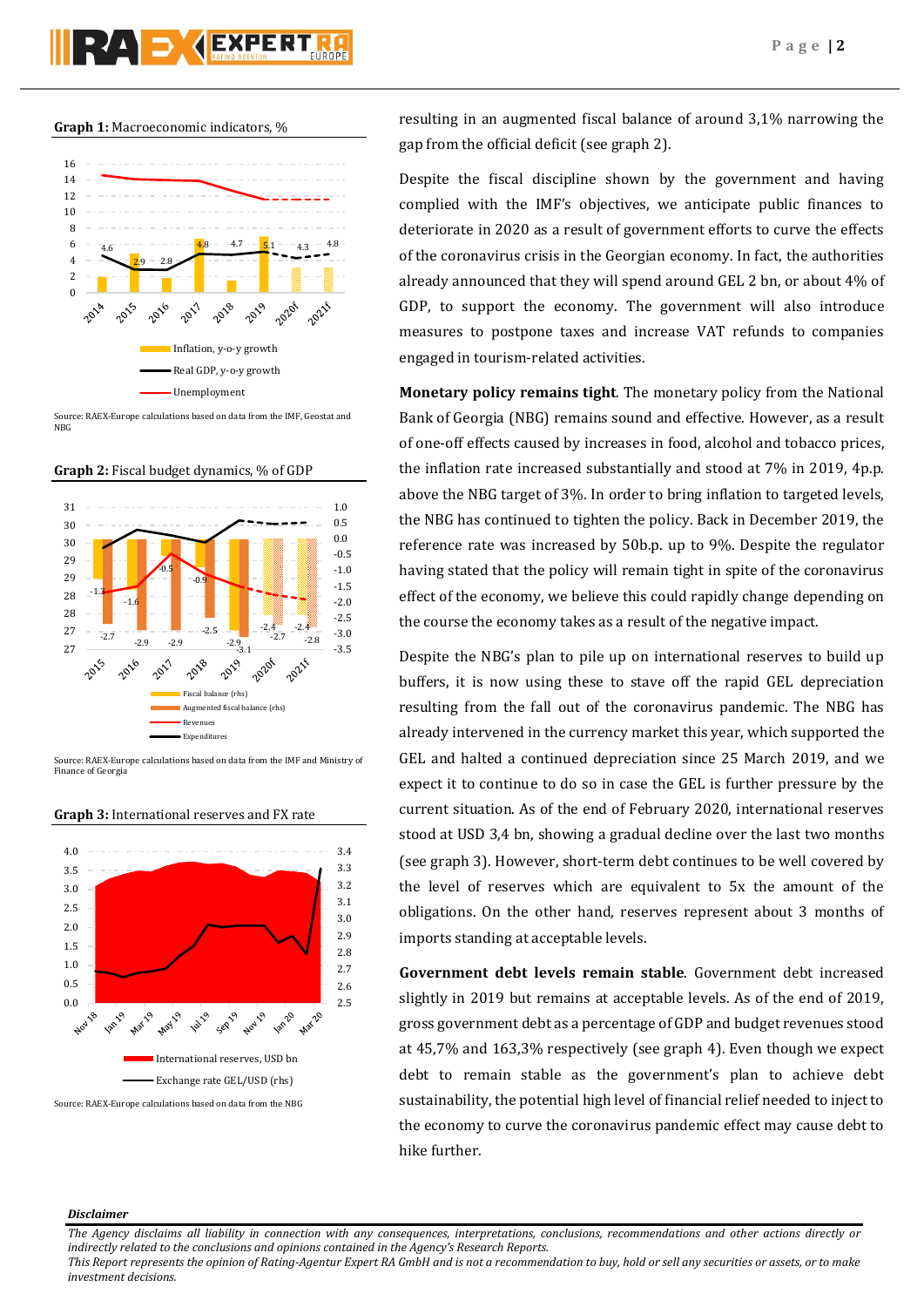**Graph 4:** Government debt dynamics, %



Source: RAEX-Europe calculations based on data from the IMF and Ministry of Finance of Georgia





Source: RAEX-Europe calculations based on data from the IMF and NBG





Source: RAEX-Europe calculations based on data from the NBG

As of 3Q 2019, the level of short-term debt remained acceptable at 4% of GDP and 8,7% of total debt. Nonetheless, the amount of FX-denominated debt, despite declining, remained high at 79% of the total level of debt as of the end of 2019. In the current atmosphere of uncertainty and potential further currency depreciation, the high level of foreign currency debt could represent a risk for the country. Despite this, the risk is somewhat mitigated by the fact that 91% out of the total external debt is in concessional terms. Moreover, more domestic issuance is expected by the government in the medium term.

The contingent liabilities of the government arising from inefficient and unprofitable SOEs, as well as power purchasing agreements (PPAs) attributed to hydropower companies with attached government guarantees and public-private partnerships (PPPs) remain elevated and the risk of materialization is moderately high. We still consider that including contingent liabilities under the debt ceiling, according to the fiscal rule, will provide transparency and show real debt levels of the government.

**The external exposure remains high and we expect it to deteriorate as a result of the coronavirus impact**. The Georgian economy has shown substantial resilience to external shocks; however, the country's external imbalances pose the main threat to its creditworthiness. Both the trade of goods and services, as well as the current account deficits decreased slightly to 10% of GDP and 5,7% of GDP respectively in 2019 (see graph 5). Despite the decline, both remain relatively wide reflecting the economy's dependence on imports, a remittances and foreign investments. Moreover, the level of external debt in the economy remained at 113% of GDP as of 3Q 2019 and financial dollarization remains high.

FDI net inflow is expected to have remained stable and solid in 2019 at around 6% of GDP, mostly supported by the financial and energy sectors. However, it has been declining for the past two years as a result of some projects being finalized. As a consequence of the substantial external exposure we expect the FDI could decline amidst the coronavirus crisis. Moreover, the high dependence on imports alongside the GEL deprecation may exert further inflationary pressures.

**The banking is sound and has already**. Financing in the economy has hiked consistently over the past years. In 2019, banks' assets to GDP posted a figure of 104,4% while we forecast domestic credit to have finished the year at around 79% of GDP (see graph 6). The increase in lending has been dominated by loans to enterprises and individual entrepreneurs, suggesting that funds are being canalized towards the

### *Disclaimer*

*The Agency disclaims all liability in connection with any consequences, interpretations, conclusions, recommendations and other actions directly or indirectly related to the conclusions and opinions contained in the Agency's Research Reports.*